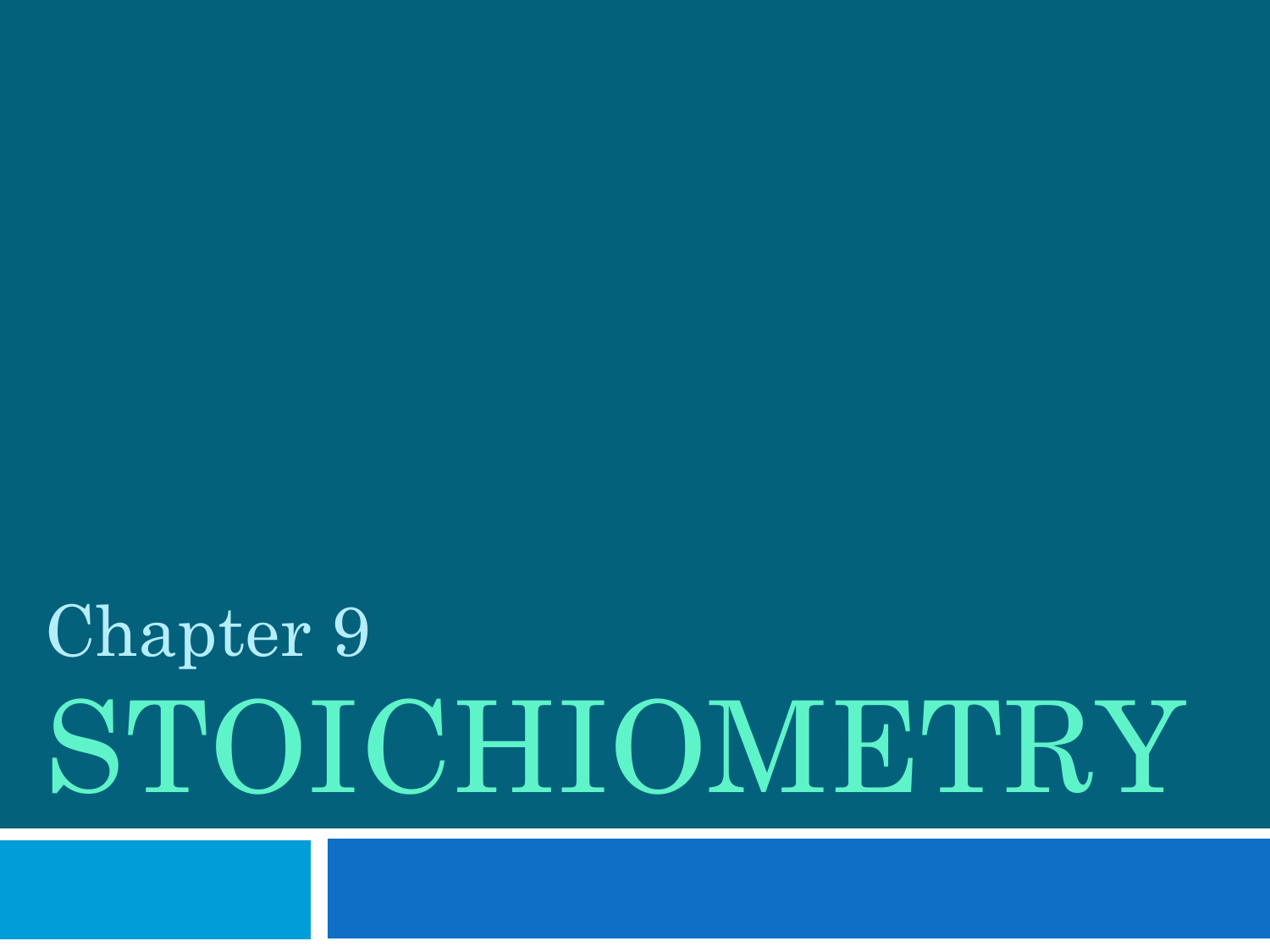#### **Section 9.1: Introduction to Stoichiometry**

- Stoichiometry: the calculation of quantities in chemical equations
- From Greek:
	- "Stoikheion" = element
	- $\Box$  "Metron" = to measure
- $\triangleright$  It's the bookkeeping of chemistry!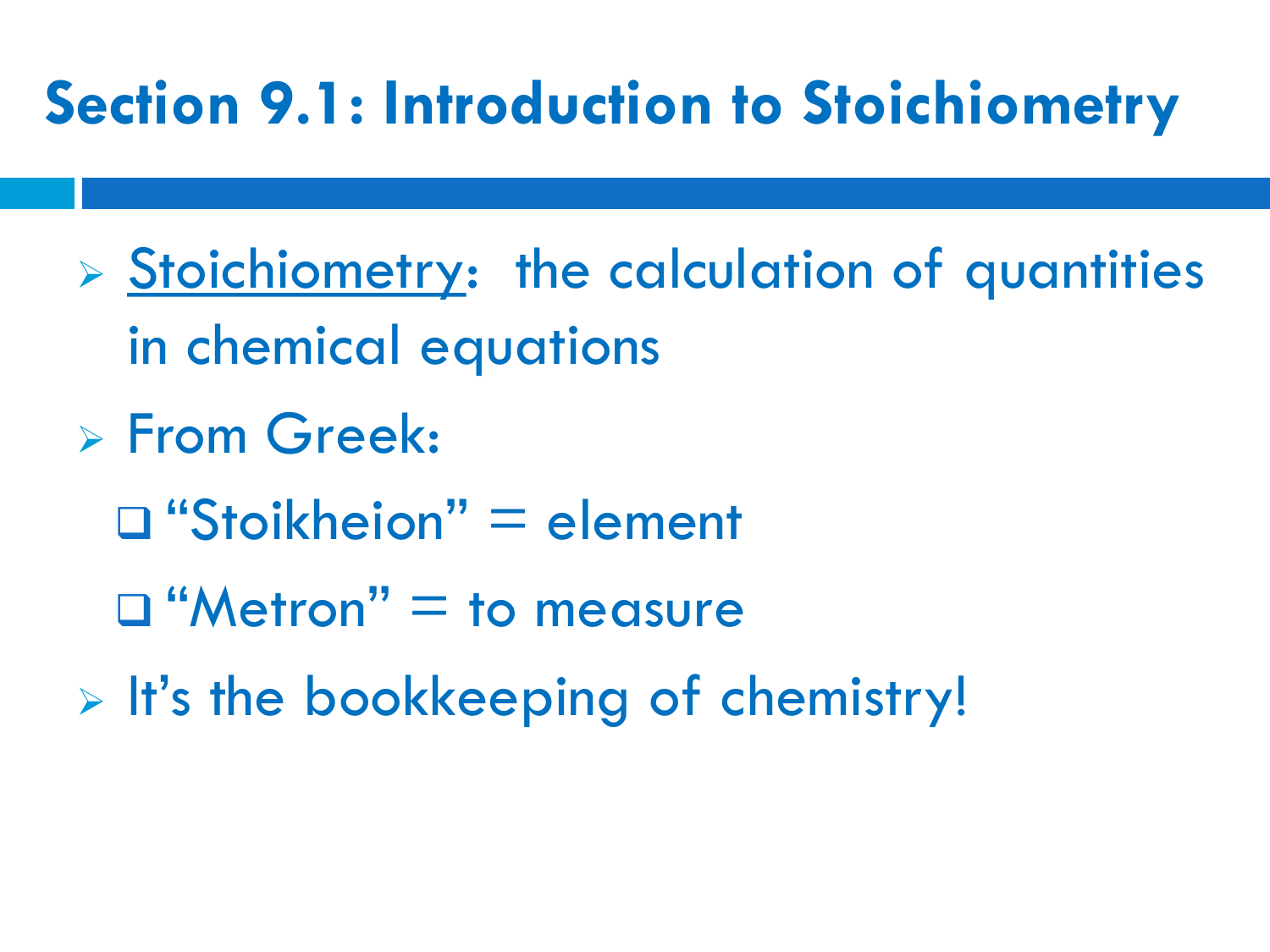

# **There are two types of Stoichiometry**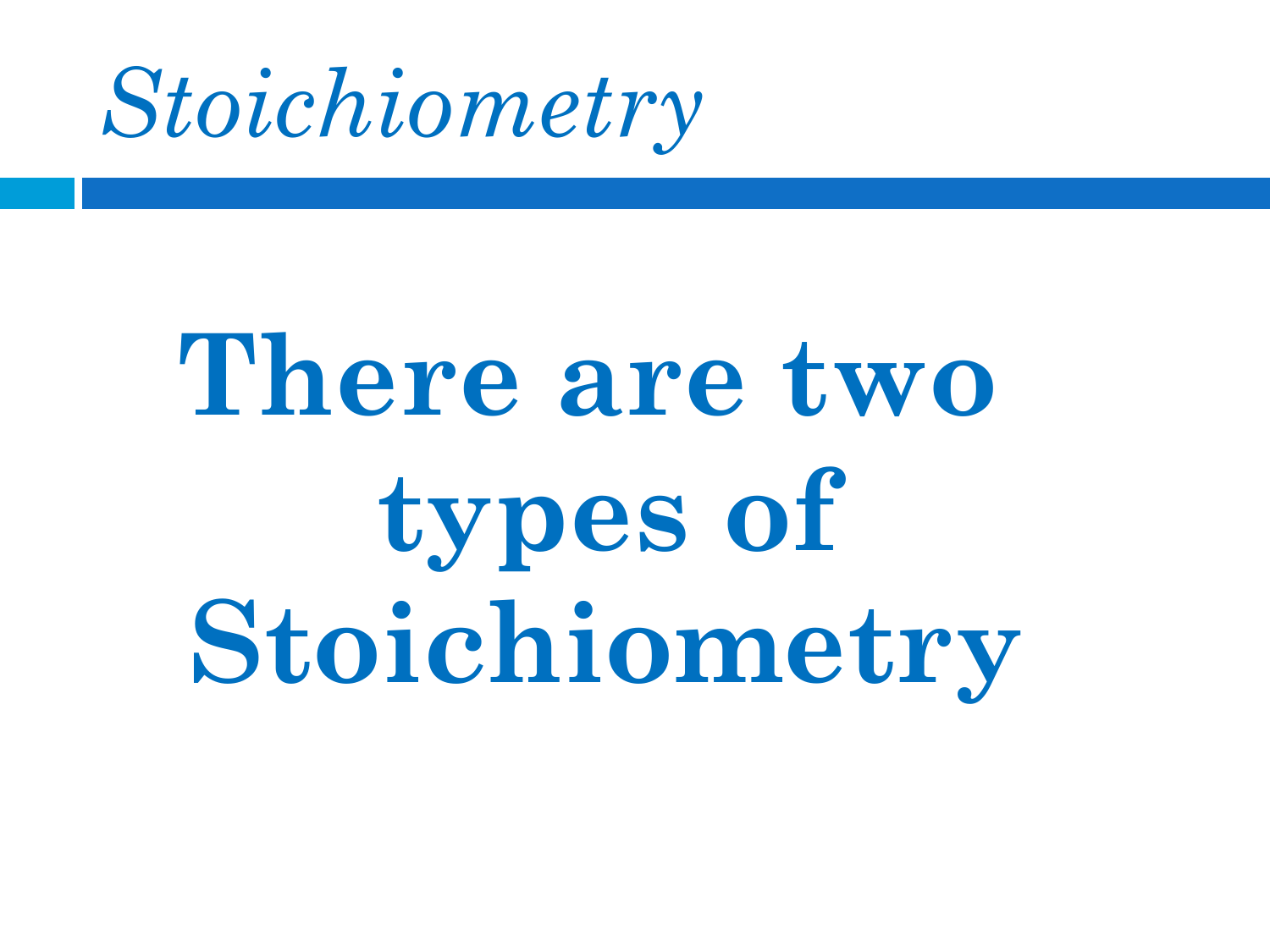#### Composition Stoichiometry

# The mass relationships of elements in compounds

# NaCl and  $H_3PO_4$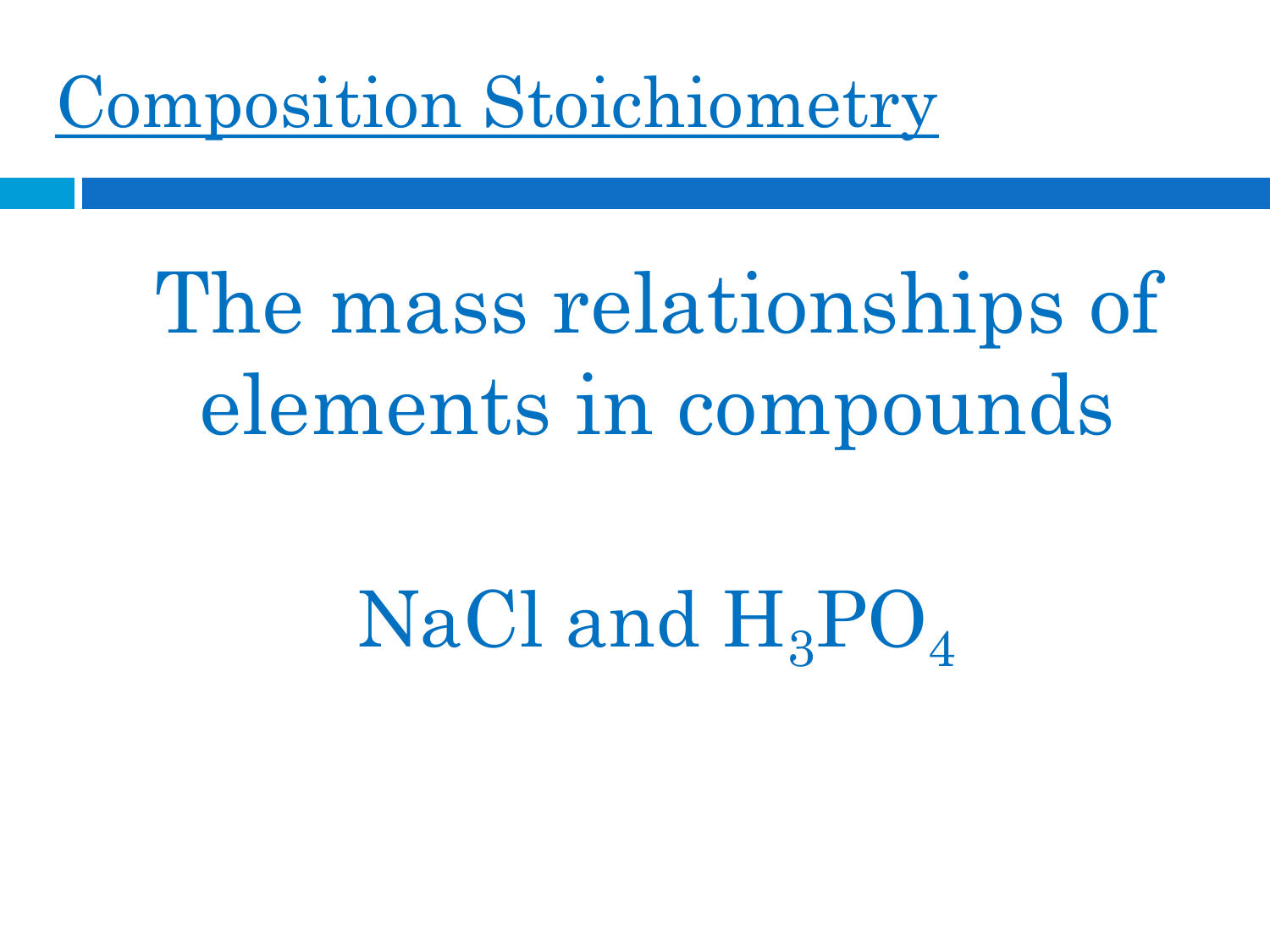#### Reaction Stoichiometry

# The mass relationships of reactants and products in a chemical reaction  $2H_2 + O_2 \rightarrow 2H_2O$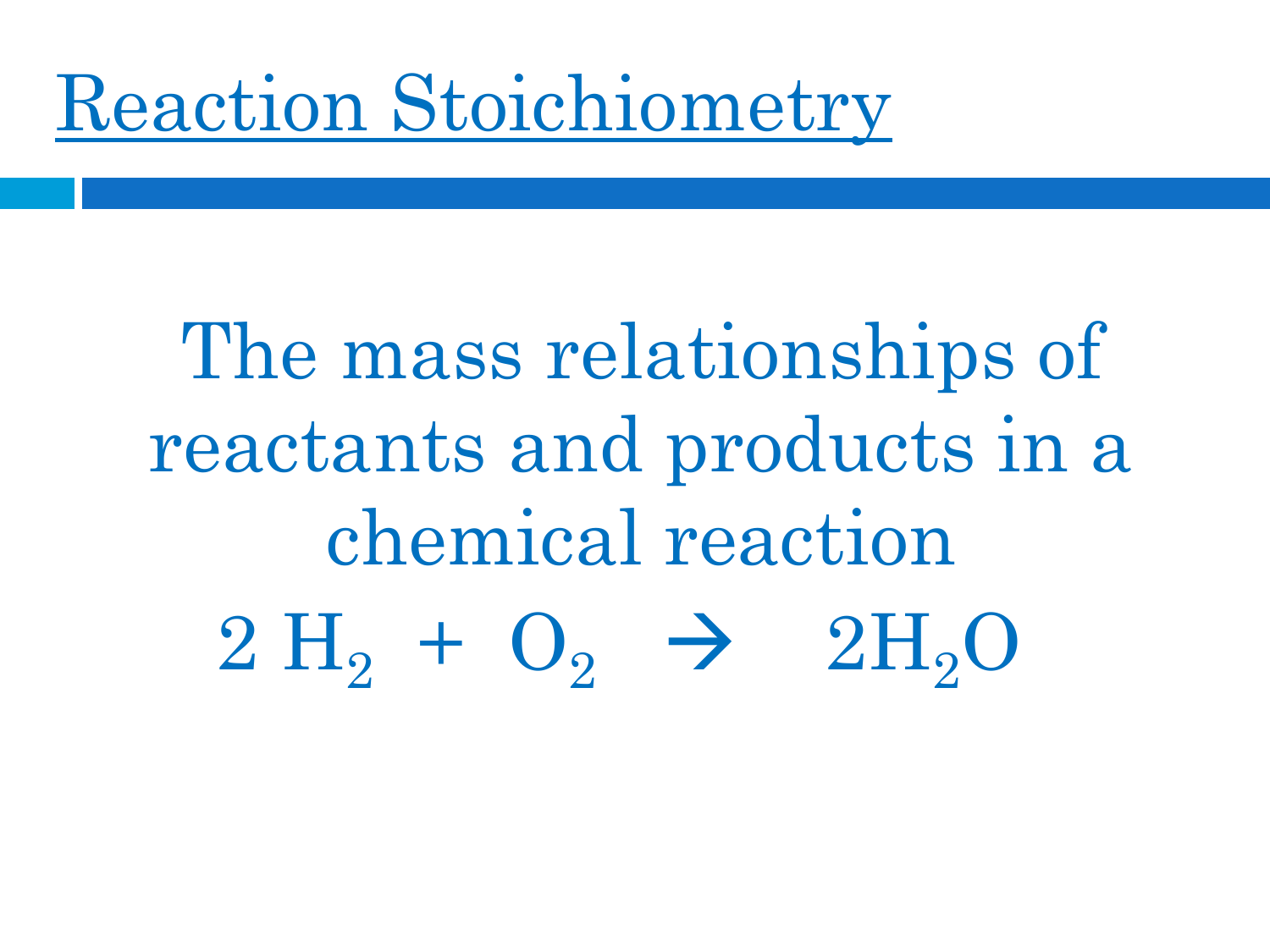# Chemical Equations

All balanced equations are always based on the units of the mole  $N_2 + 3 H_2 \rightarrow 2 NH_3$ 

Translated: 1 mol  $N_2 + 3$  mol  $H_2 \rightarrow 2$  mol  $NH_3$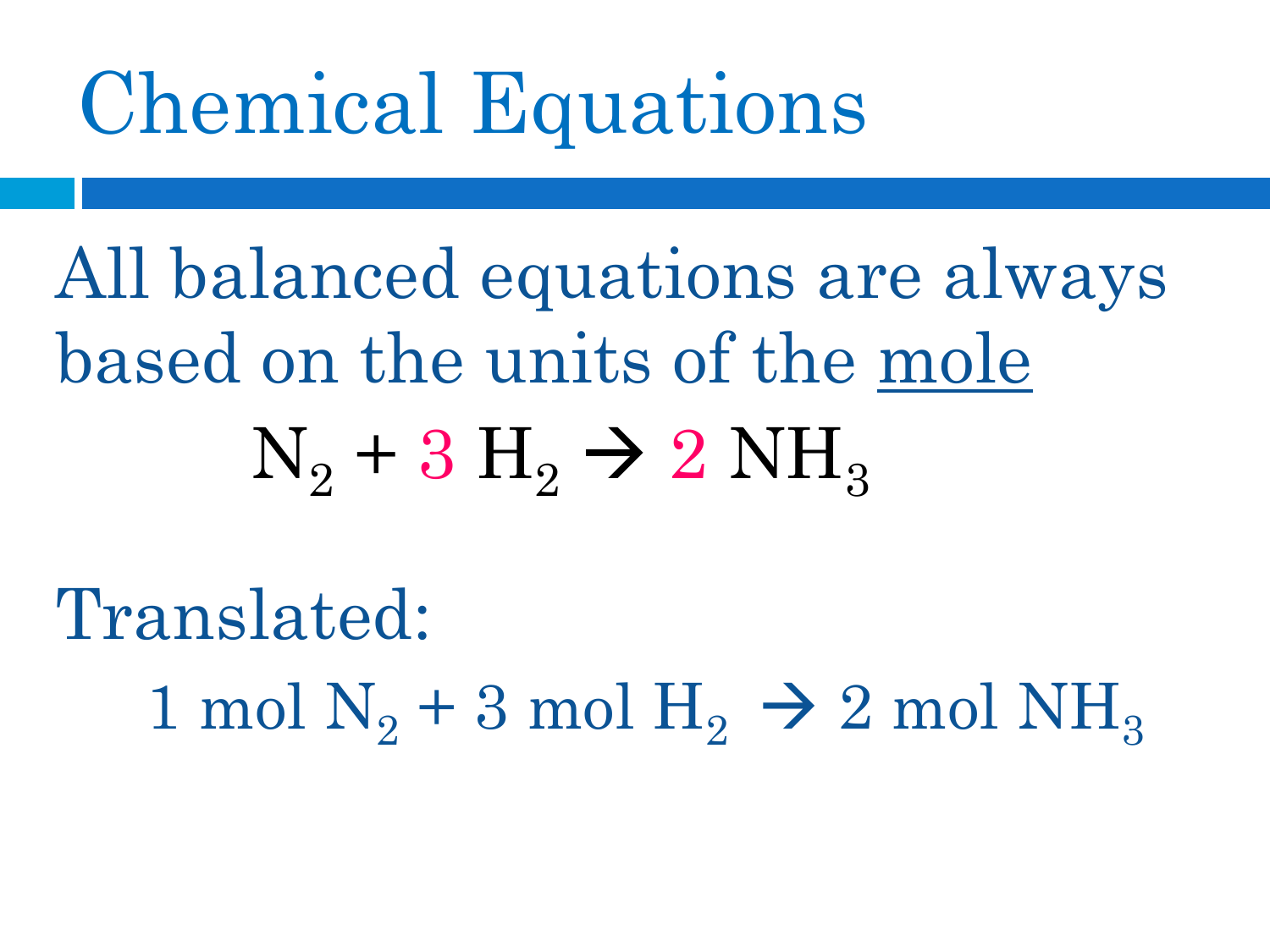- 1 glass of bottled water (8 oz.)
- 4 lemons
- ¼ cup sugar
- 4 ice cubes

Squeeze lemons into water. Add sugar to lemon water. Add ice cubes. Stir. Makes one glass of lemonade.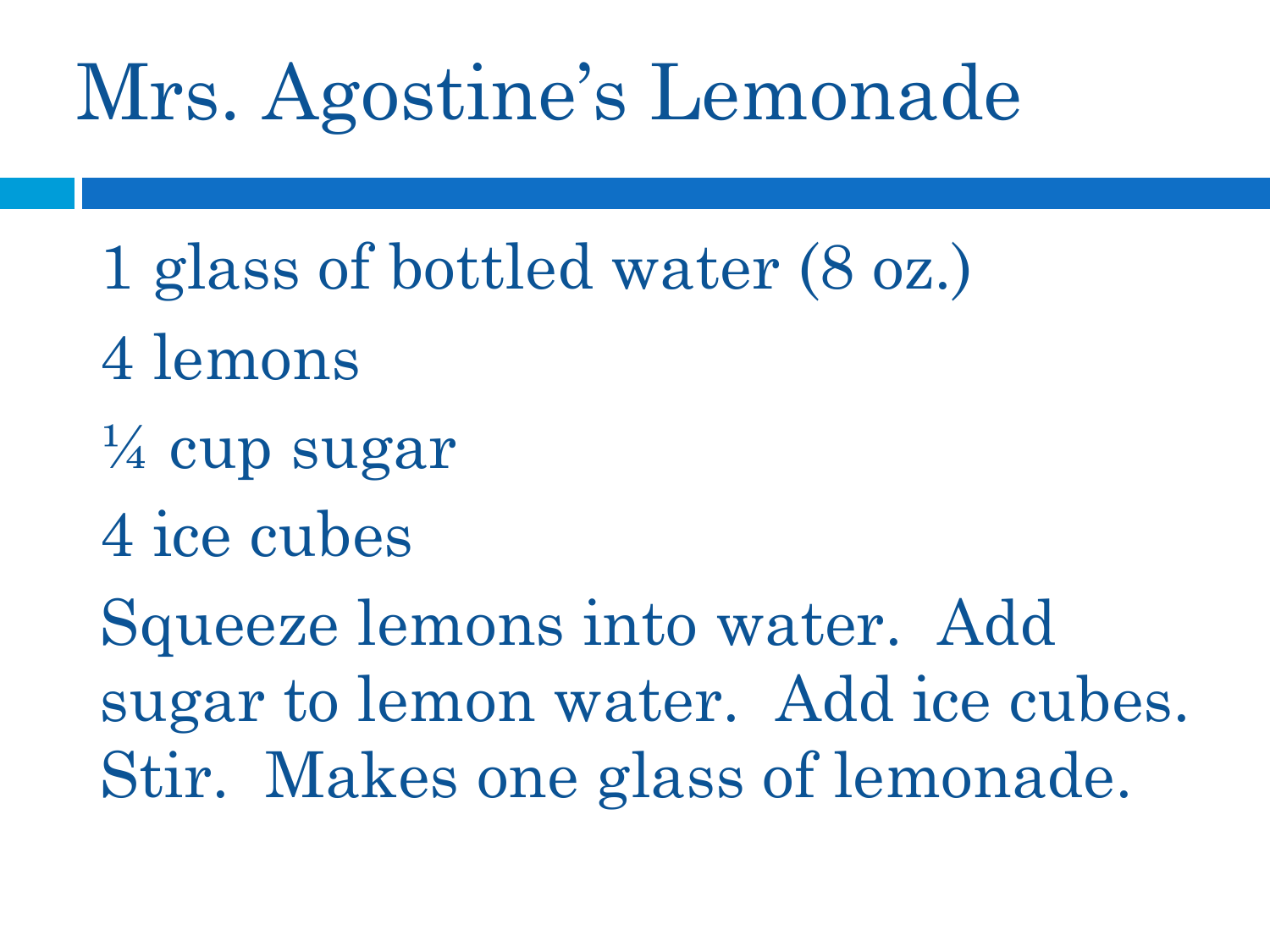- 1 glass of water (8 oz.) 4 lemons  $\frac{1}{4}$  cup sugar 4 ice cubes
- Squeeze lemons into water. Add sugar to lemon water. Add ice cubes. Stir.

How many glasses of lemonade can you make if you have 20 lemons, 10 cups sugar and an unlimited amount of water and ice cubes?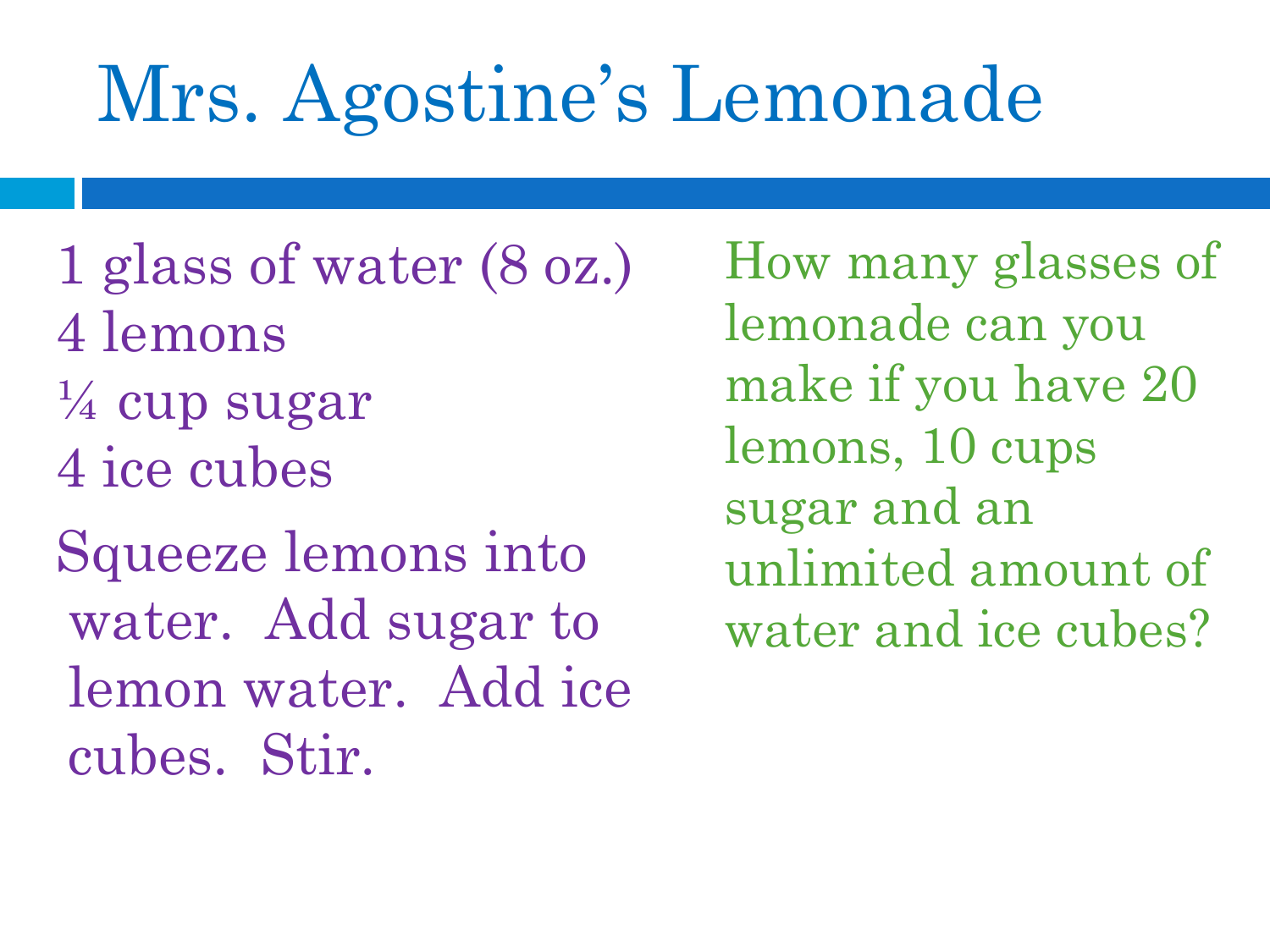- 1 glass of water (8 oz.) 4 lemons  $\frac{1}{4}$  cup sugar 4 ice cubes
- Squeeze lemons into water. Add sugar to lemon water. Add ice cubes. Stir.
- $\triangleright$  Will there be any leftover ingredients (not including the water or ice cubes)?
- How much will be left over?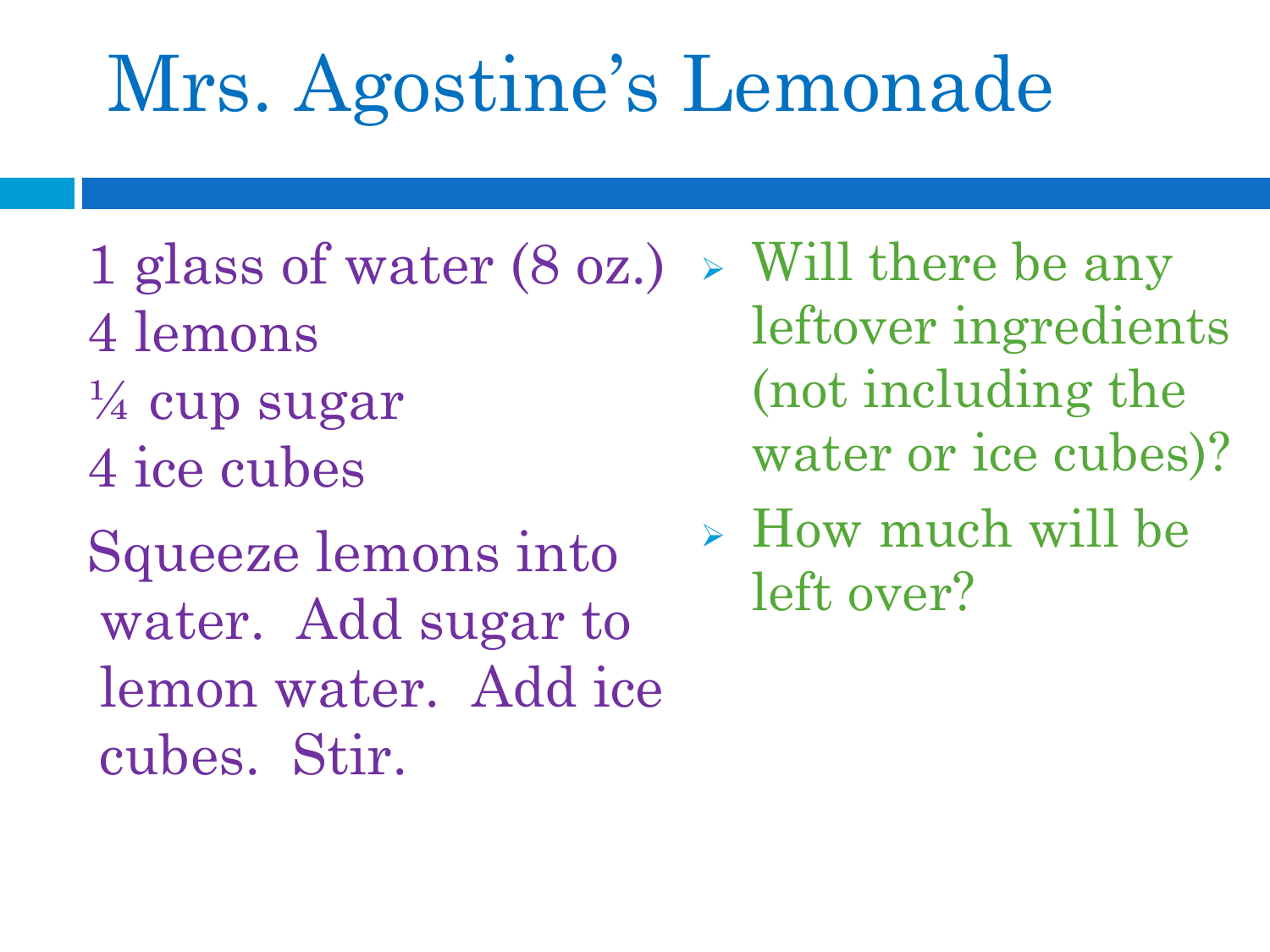- 1 glass of water (8 oz.) 4 lemons  $\frac{1}{4}$  cup sugar 4 ice cubes
- Squeeze lemons into water. Add sugar to lemon water. Add ice cubes. Stir.

How many glasses of lemonade can you make if you have 20 lemons, 10 cups sugar and an unlimited amount of water and ice cubes? 5 cups of lemonade **Excess reagent:**

8 ¾ cups sugar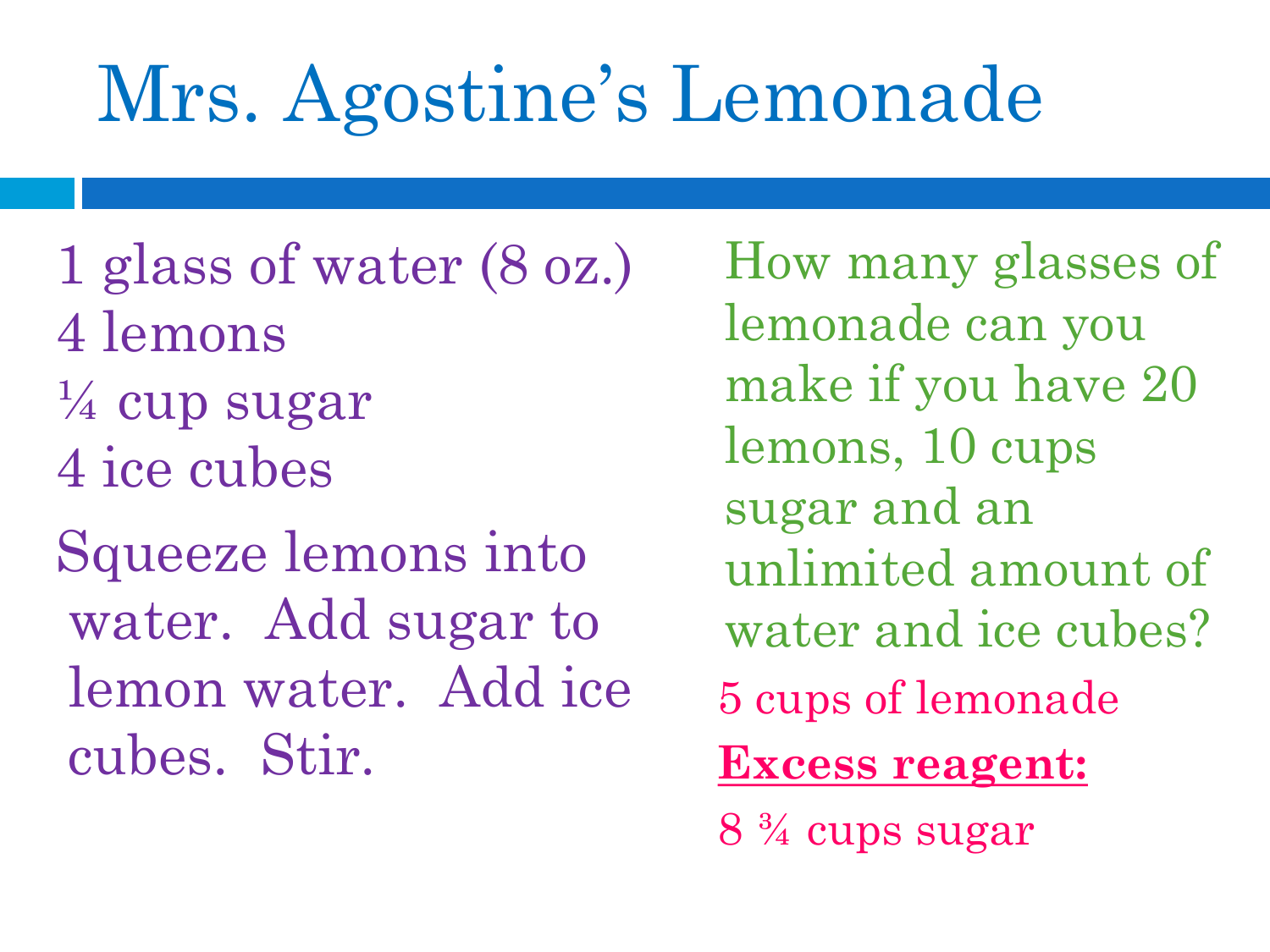# **Mole Ratio**

 $\triangleright$  The mole ratio is a conversion factor that relates the number of moles of any two substances involved in a chemical reaction.  $\triangleright$  The information comes directly from the balanced chemical equation for the reaction.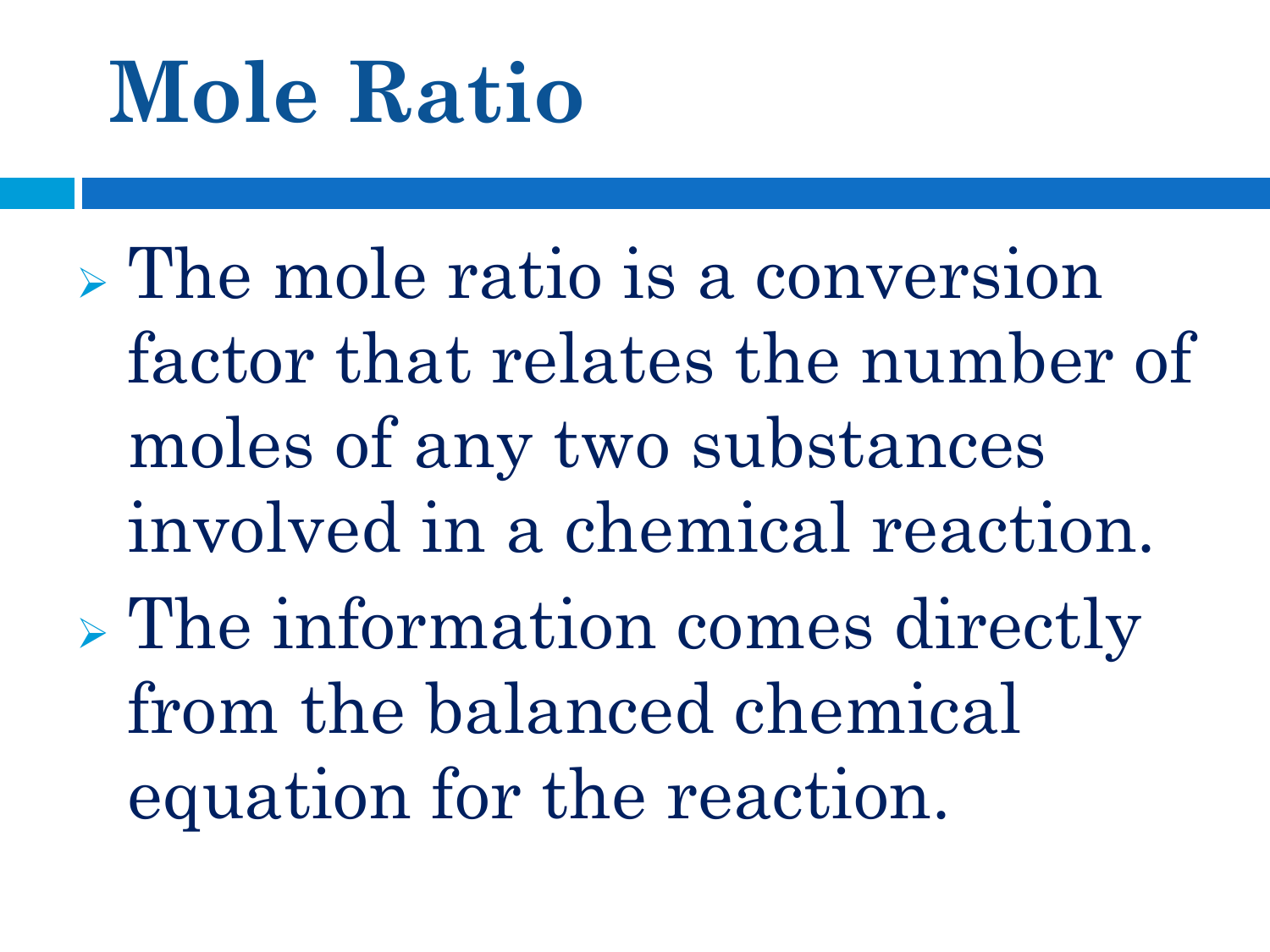Five Types of Reaction Stoichiometry Problems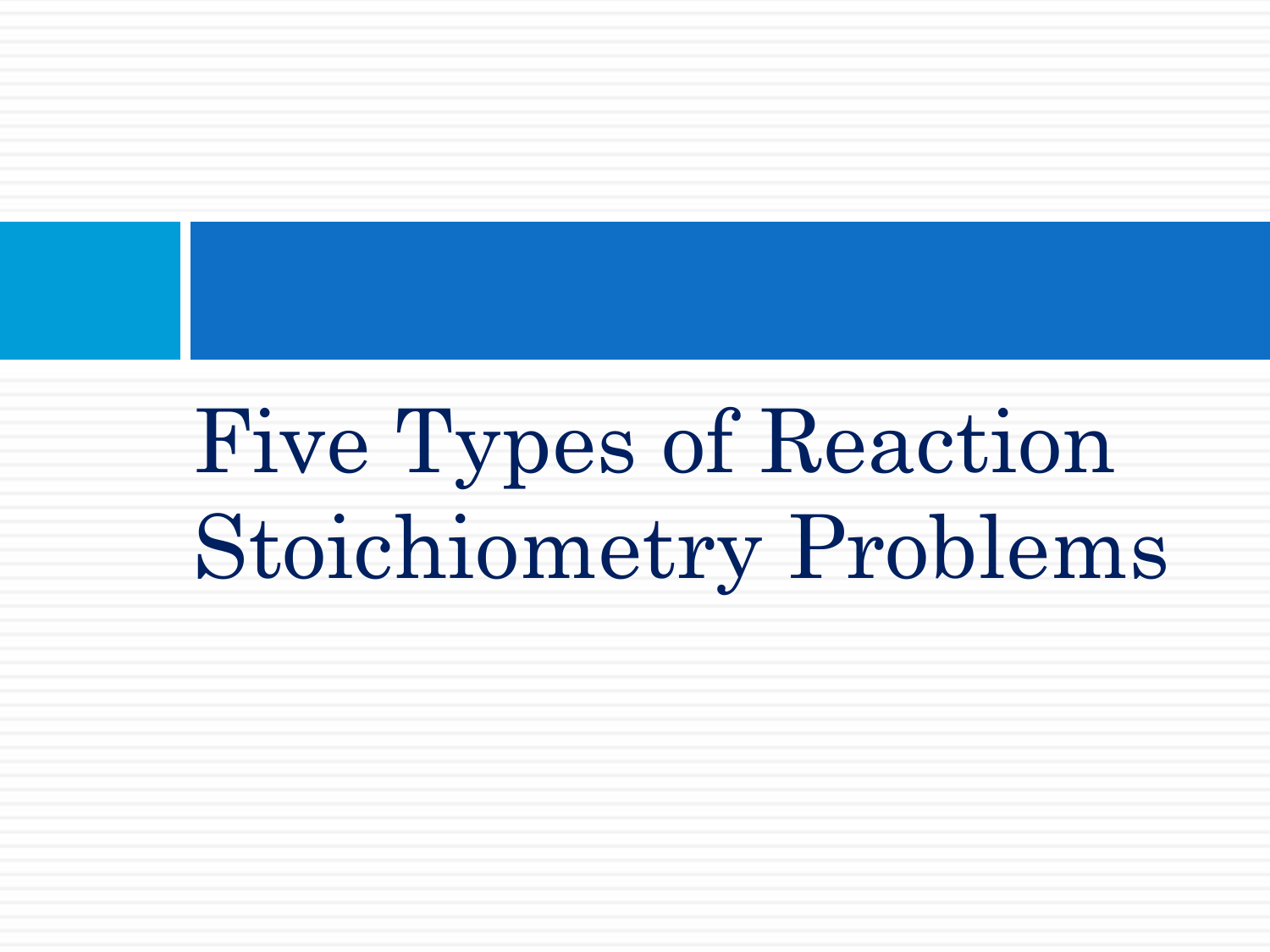#### **Section 9.2: Stoichiometric Calculations**

#### Types of Equations

- 1. Mole-Mole
- 2. Mole-Mass, Mass-Mole
- 3. Mass-Mass
- 4. Volume-Volume
- 5. Particle-Particle
- 6. Mixed Problems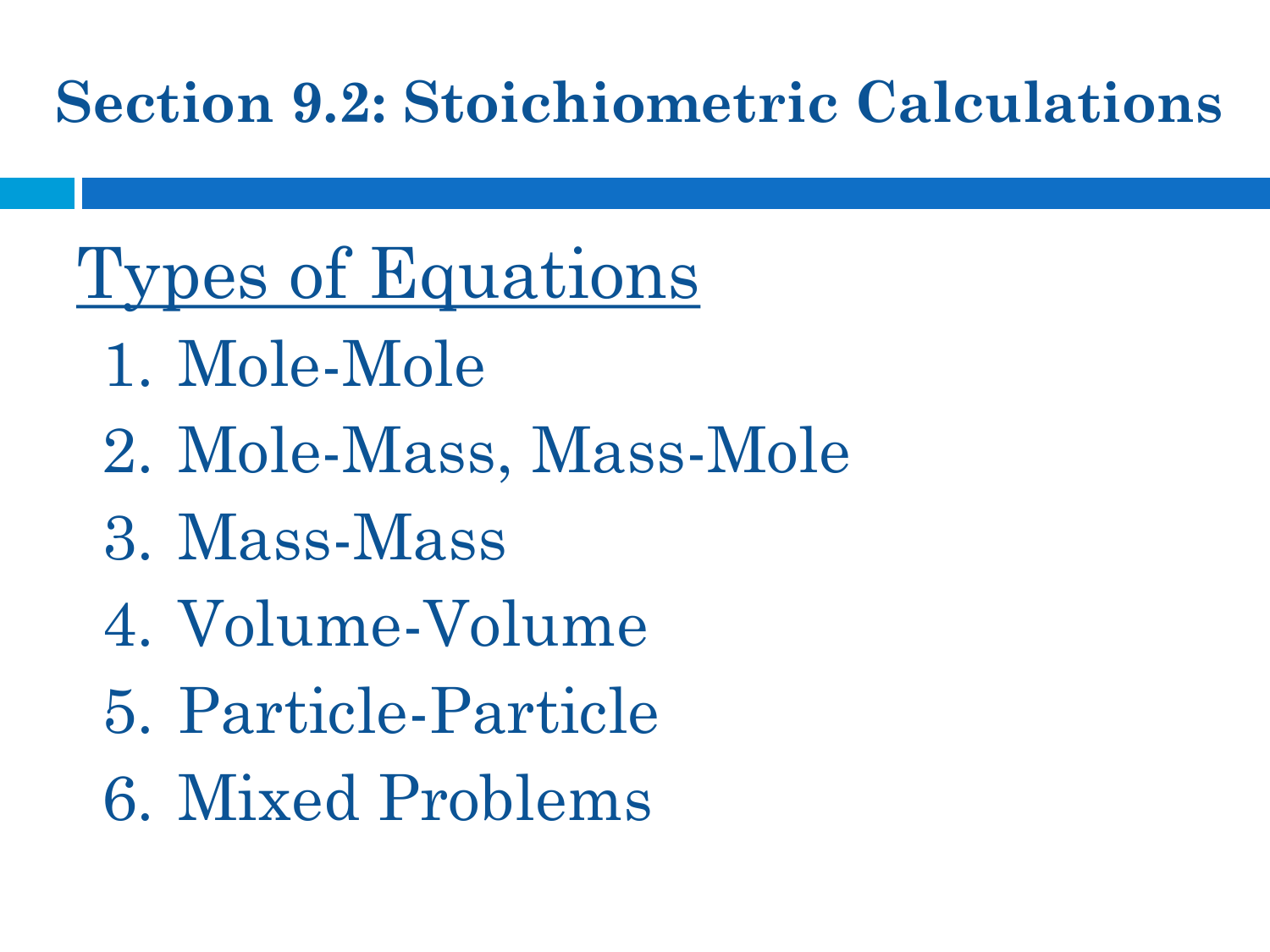# 1. Mole-Mole Problems

#### moles of  $A \rightarrow$  moles B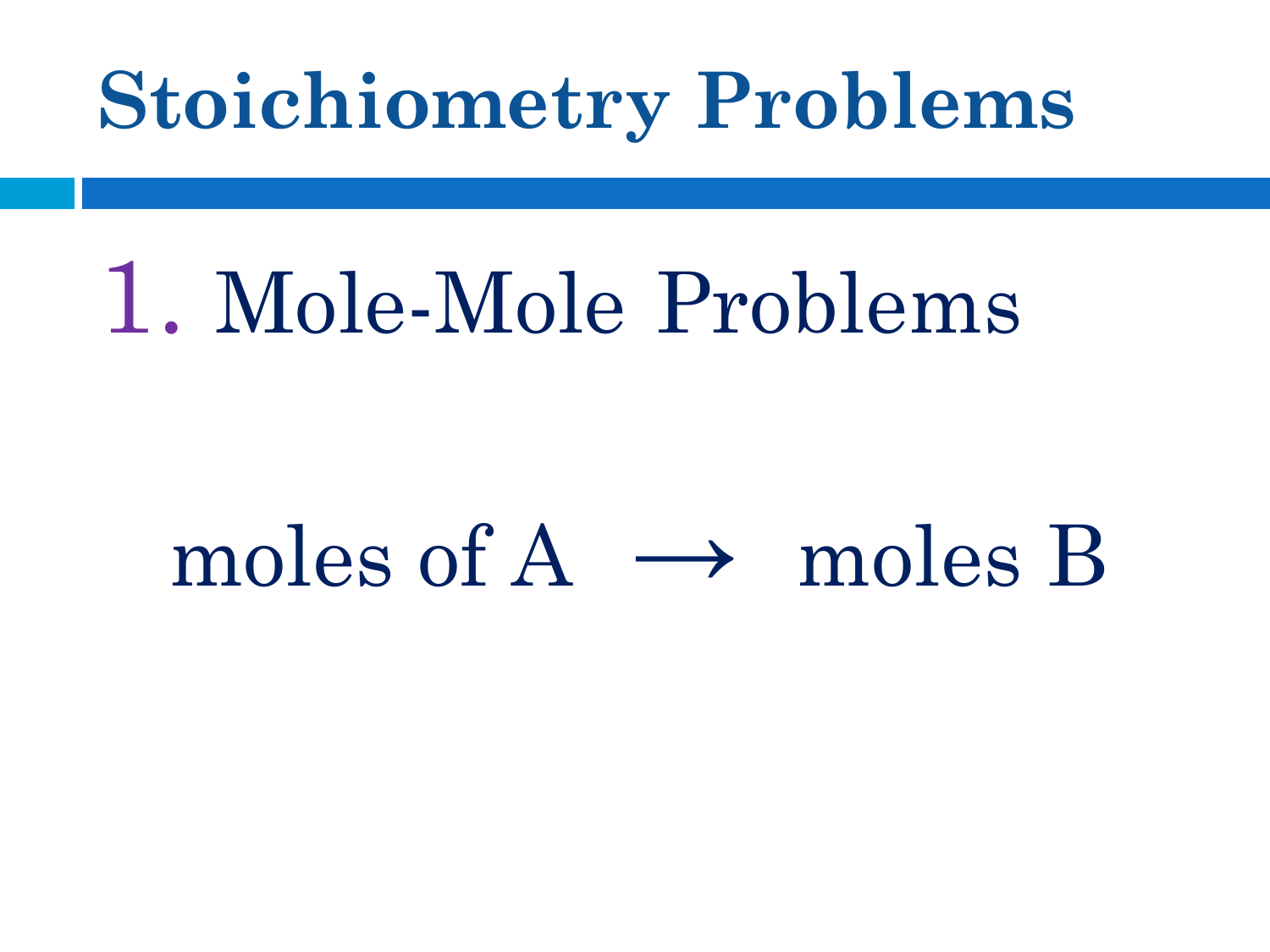# **MOLE RATIO**

| <b>MOLES</b> | MOLE    | MOLES |
|--------------|---------|-------|
| OF A         | RATIO   | OF B  |
|              | $\bf B$ | B     |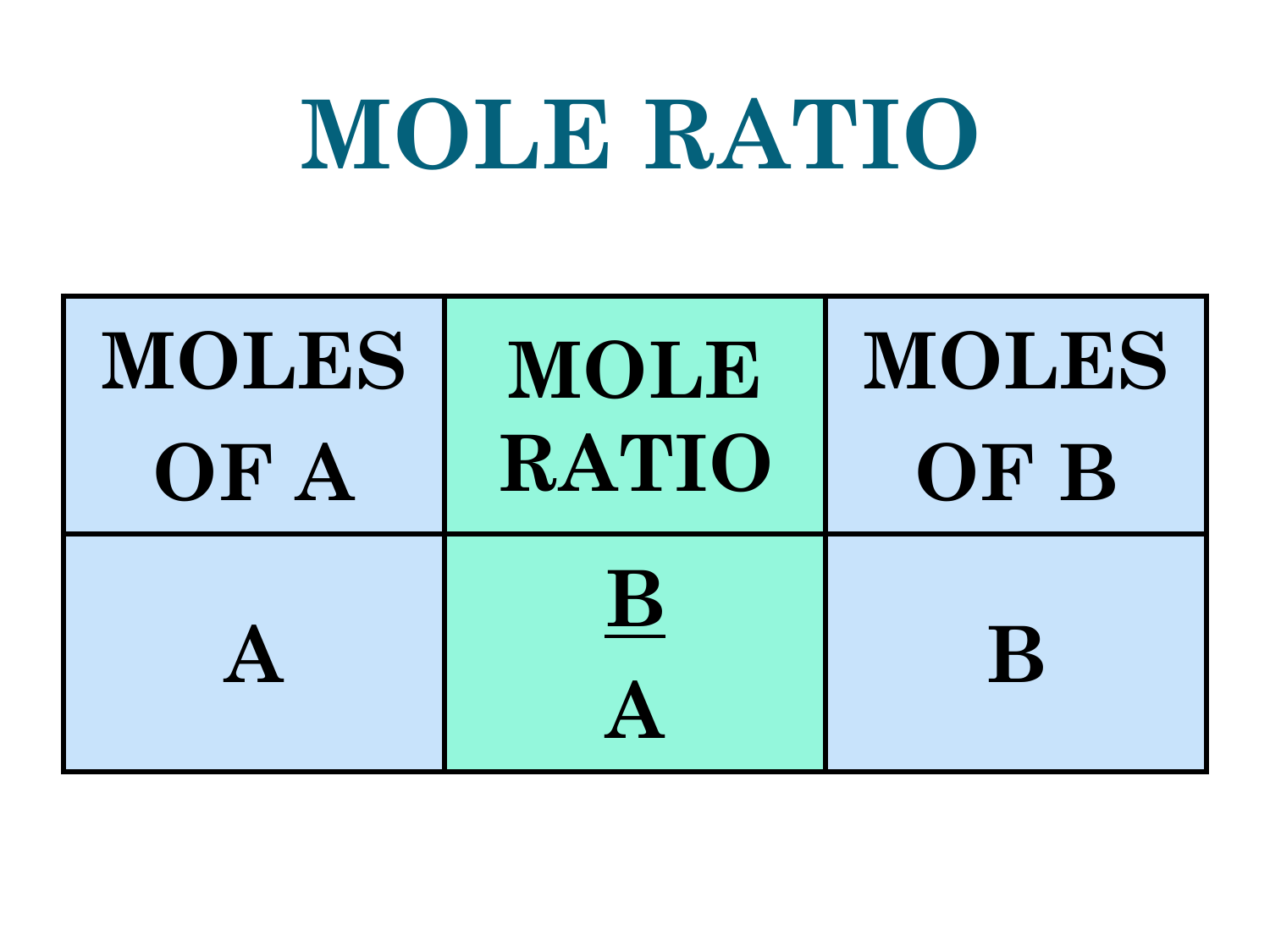# 2. Mole-Mass Problems

#### moles of  $A \rightarrow$  mass B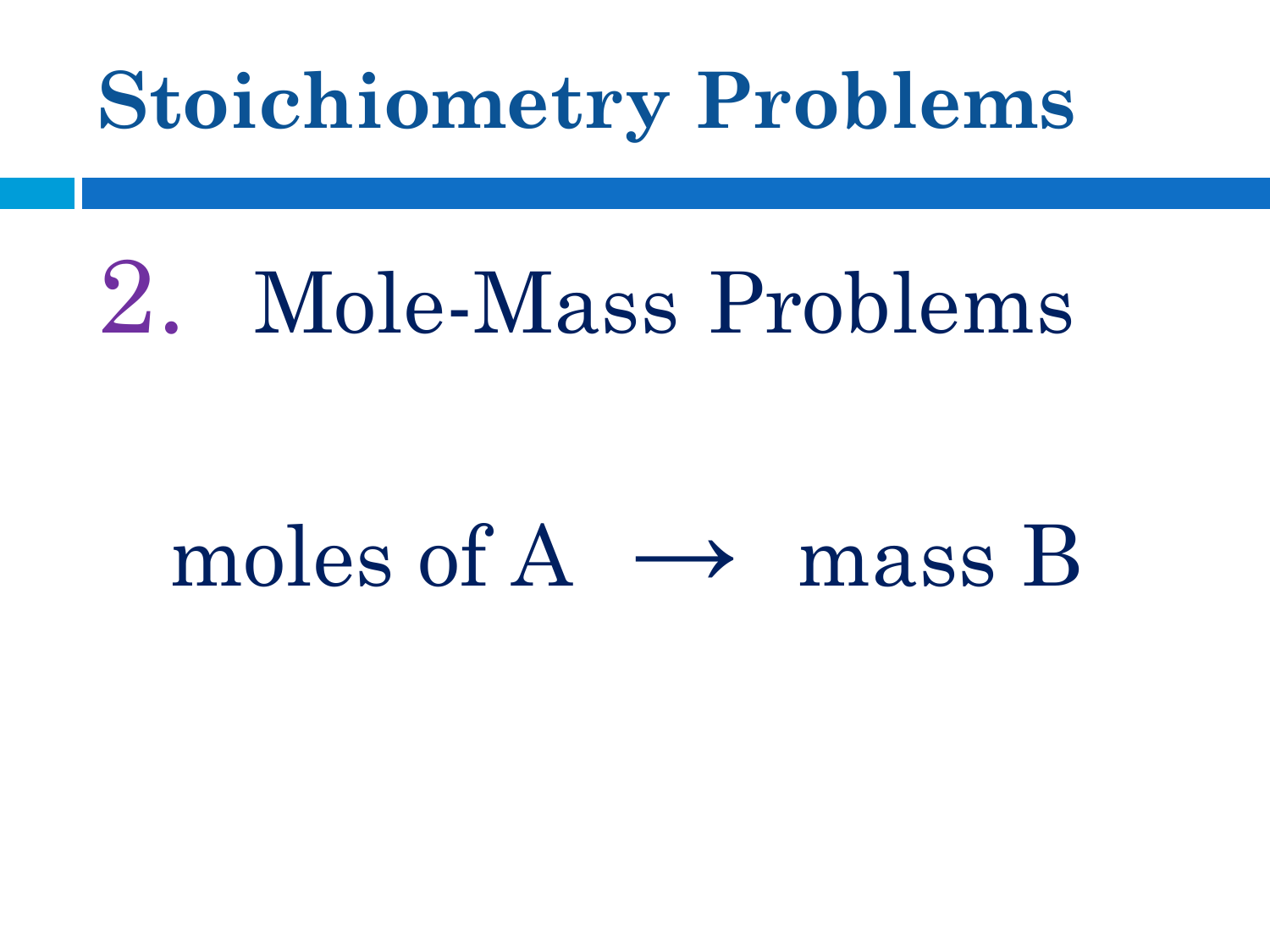# **Mole to Mass Problems**

| of A | moles   MOLE<br>RATIO | of B | moles grams<br>of B |
|------|-----------------------|------|---------------------|
|      |                       |      |                     |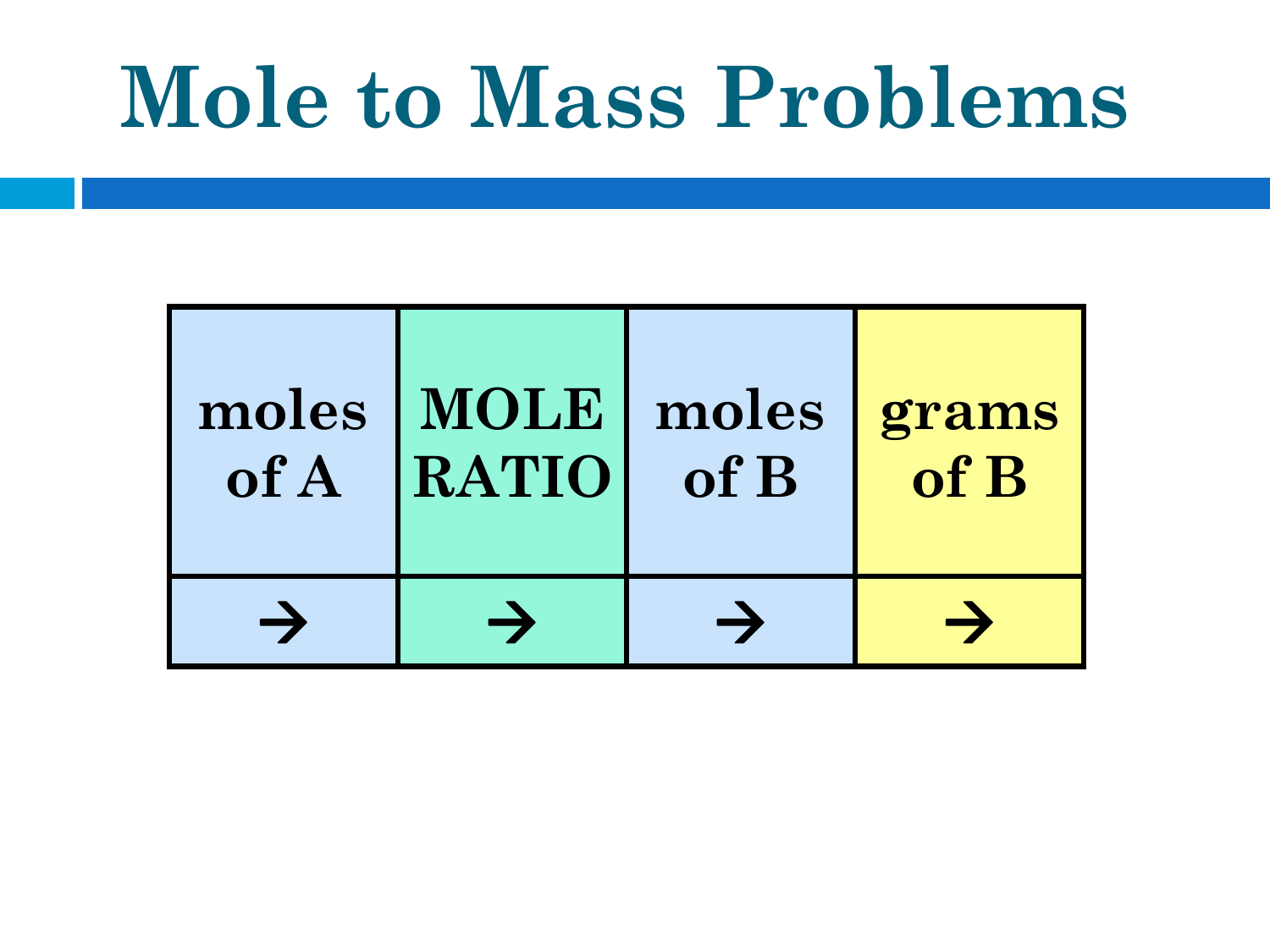# 2. Mass-Mole Problems

#### mass of  $A \rightarrow$  mole B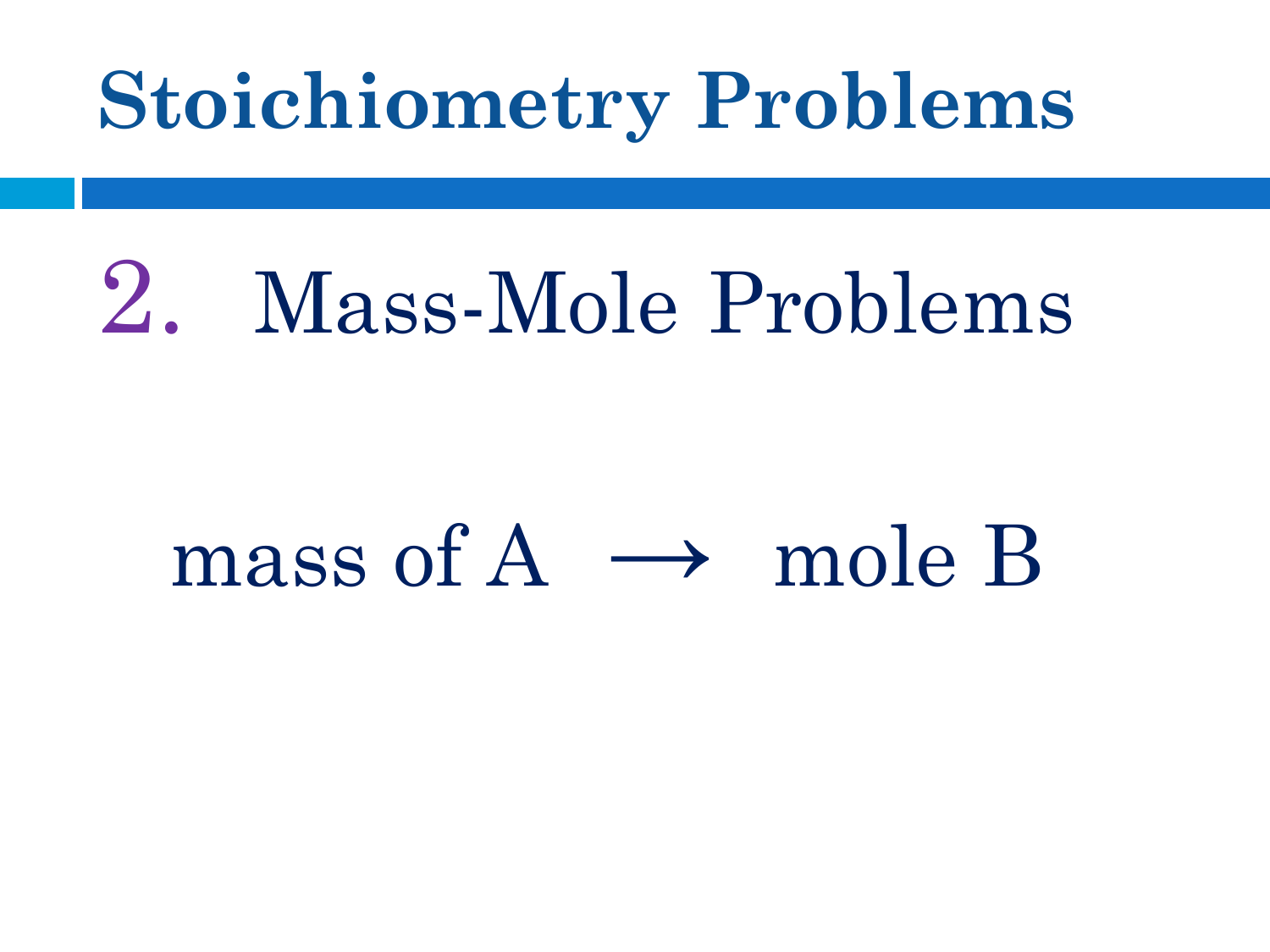# **Mass to Mole Problems**

| grams | of A | moles   MOLE | moles |
|-------|------|--------------|-------|
| of A  |      | <b>RATIO</b> | of B  |
|       |      |              |       |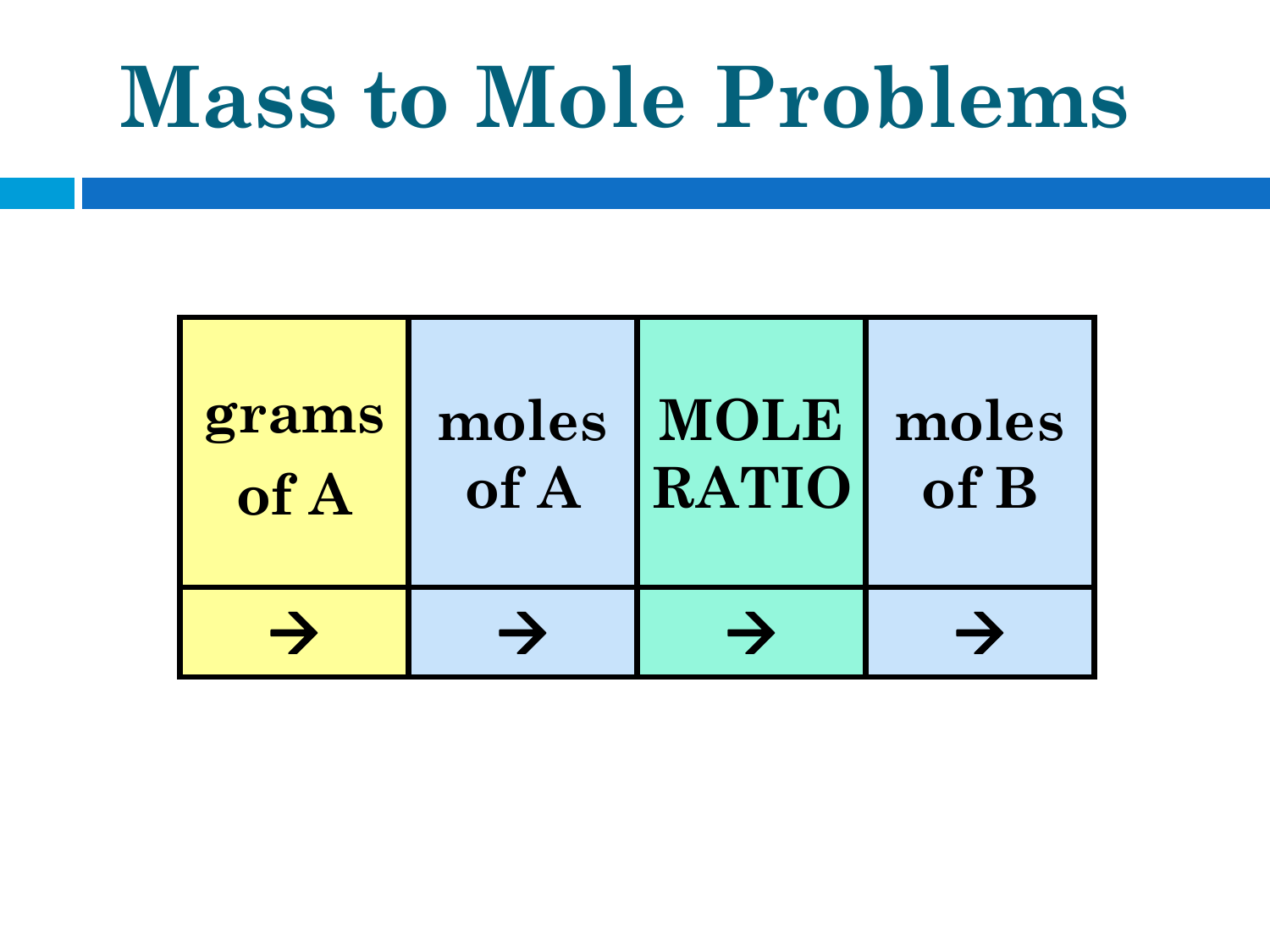## 3. Mass-Mass Problems

#### mass  $A \rightarrow$  moles  $A \rightarrow$  moles  $B \rightarrow$  mass B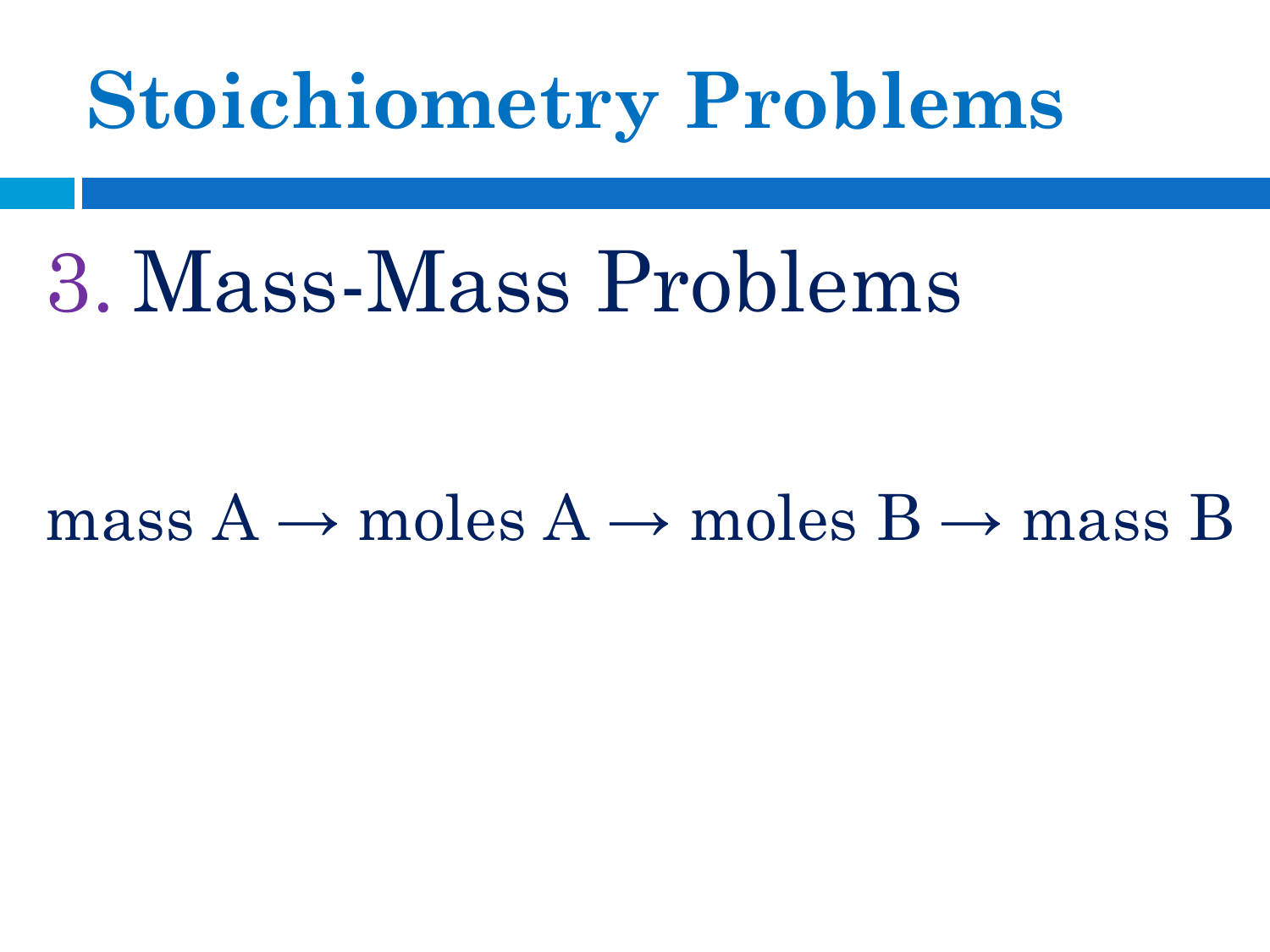# **Mass to Mass Problems**

| grams<br>of A | of A | moles   MOLE   moles   grams<br><b>RATIO</b> | of B | $\overline{\phantom{a}}$ of B |
|---------------|------|----------------------------------------------|------|-------------------------------|
|               |      |                                              |      |                               |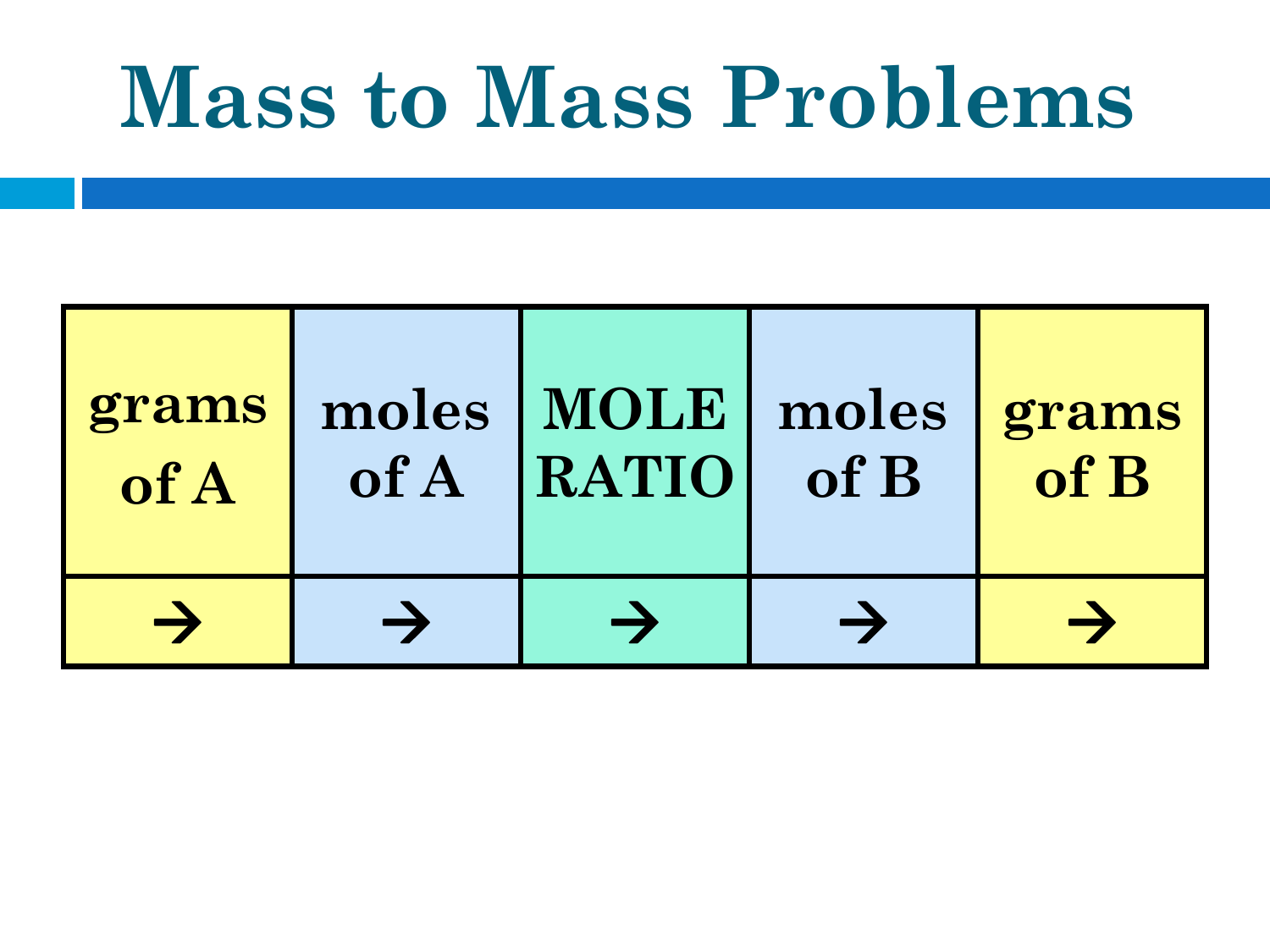# 4. Volume-Volume Problems

#### volume  $A \rightarrow$ moles  $A \rightarrow$ moles  $B \rightarrow$ volume B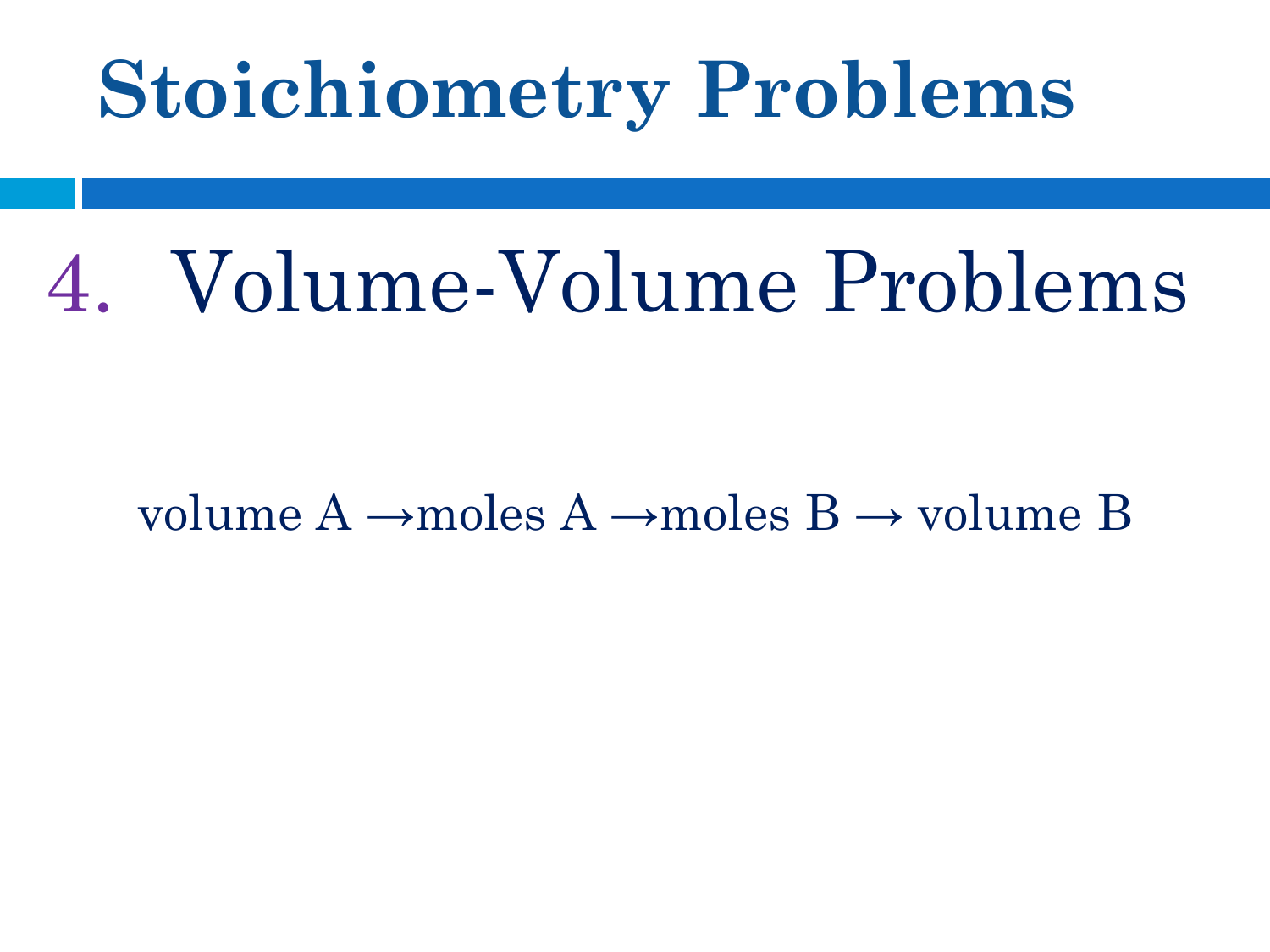#### **Volume - Volume Problems**

| volume | moles | MOLE  | of B | moles volume |
|--------|-------|-------|------|--------------|
| of A   | of A  | RATIO |      | of B         |
|        |       |       |      |              |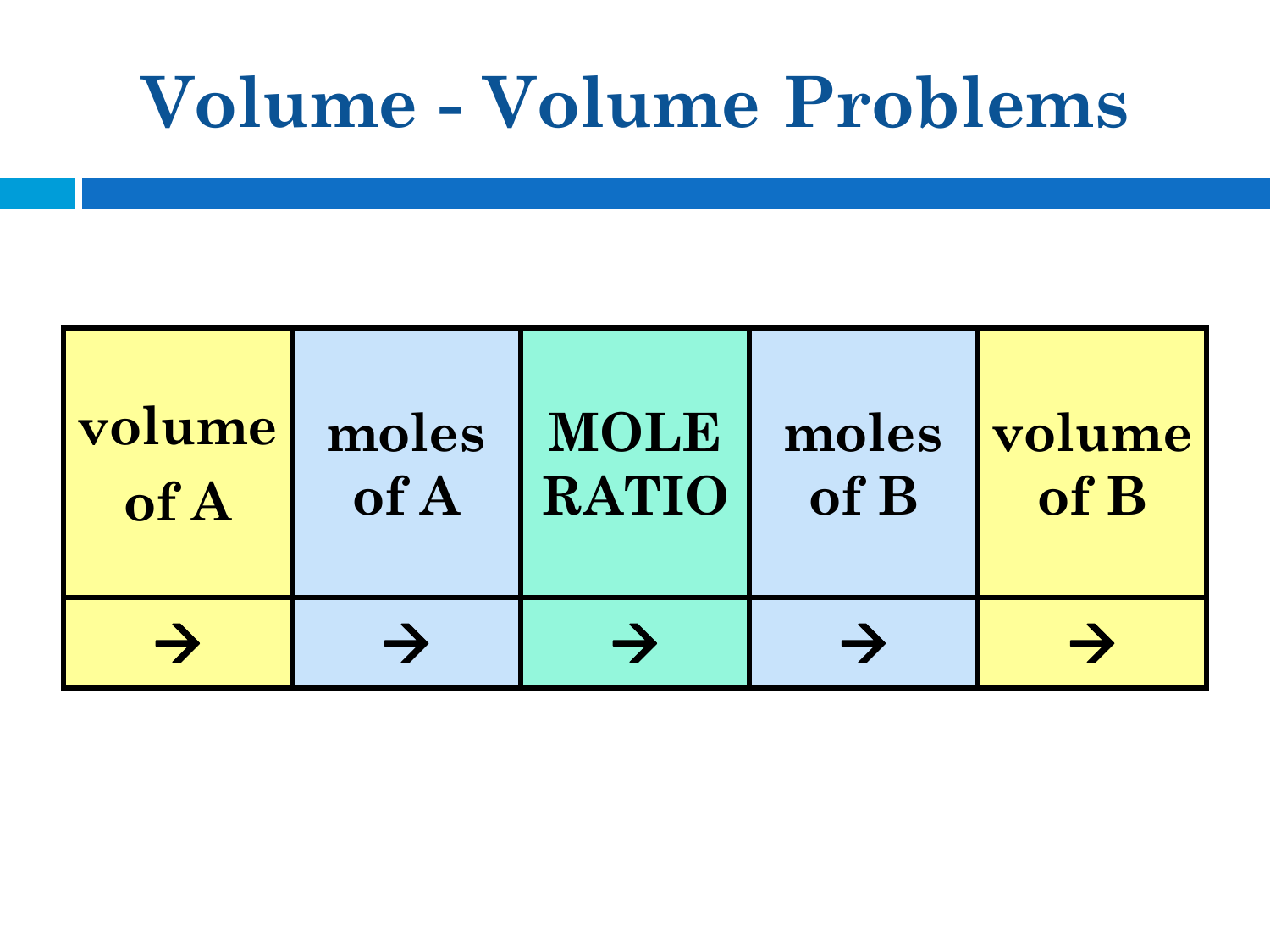# 5. Particle-Particle Problems

particles  $A \rightarrow$  moles  $A \rightarrow$ moles  $B \rightarrow$ particles B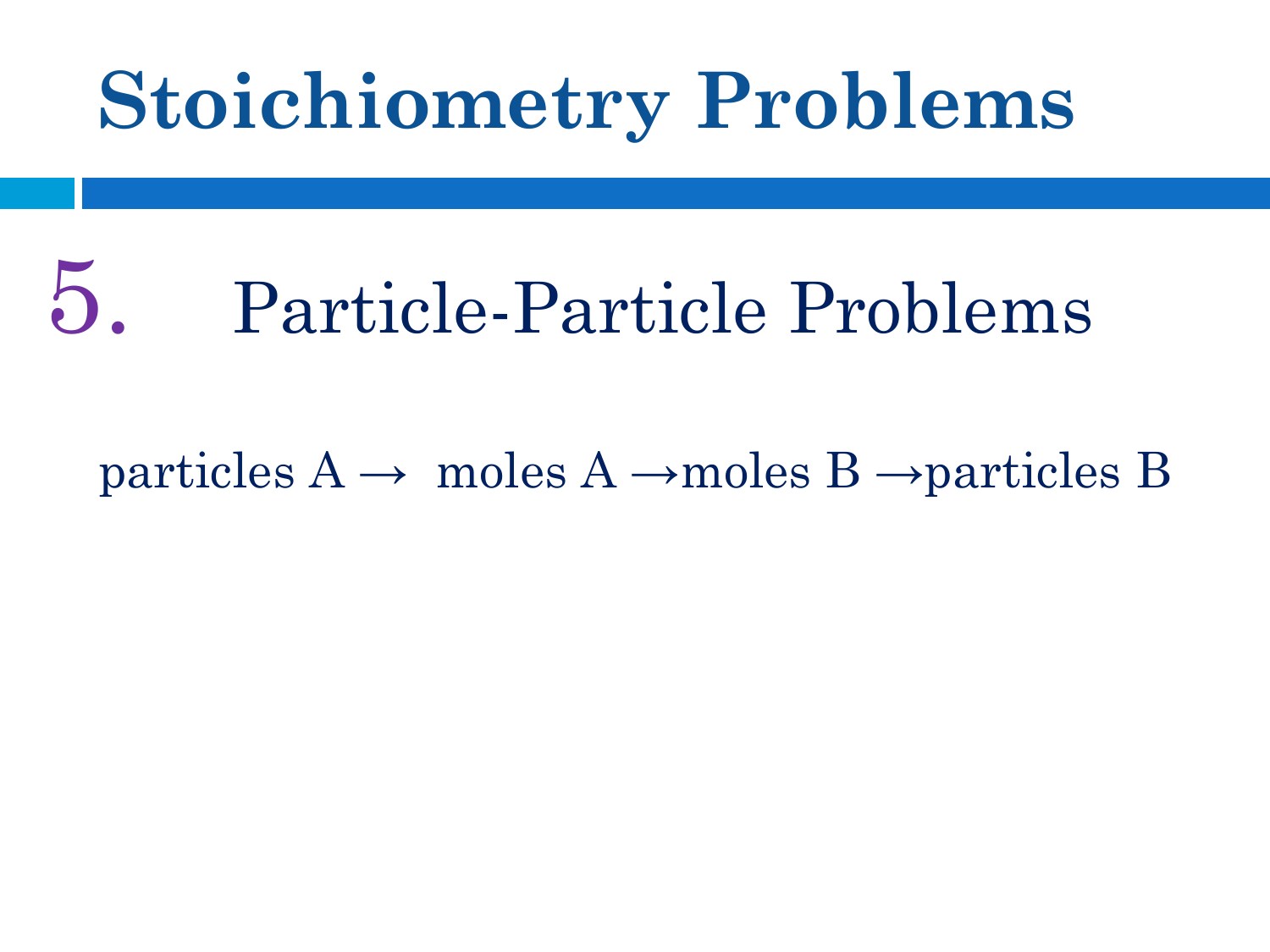#### **Particle - Particle Problems**

| <b>particles</b><br>of A | RATIO | B | moles of   MOLE   moles of   particles  <br>of B |
|--------------------------|-------|---|--------------------------------------------------|
|                          |       |   |                                                  |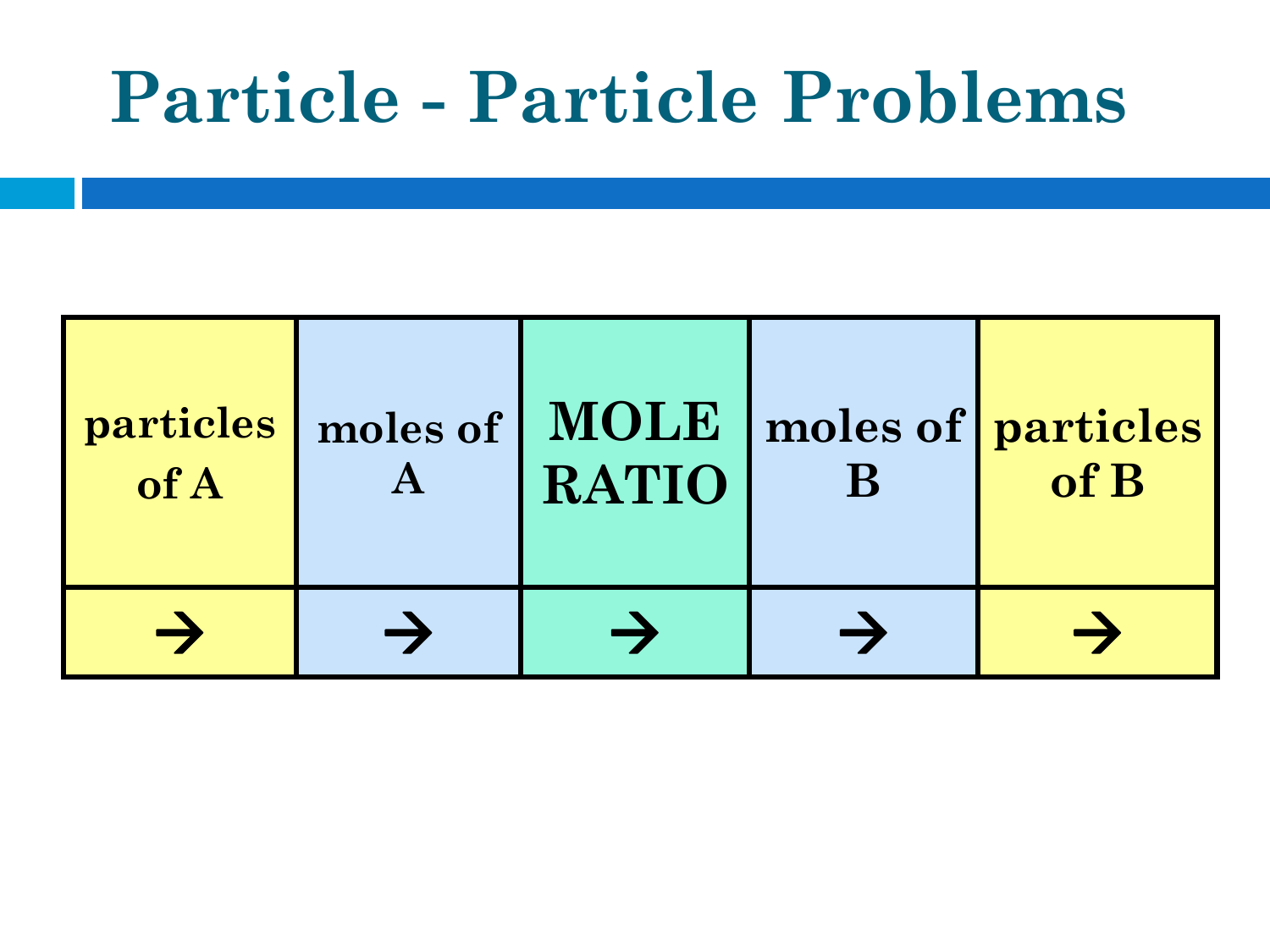# 6. Mixed-Mole Problems

? unit  $A \rightarrow$  moles  $A \rightarrow$ moles  $B \rightarrow$ ?unit B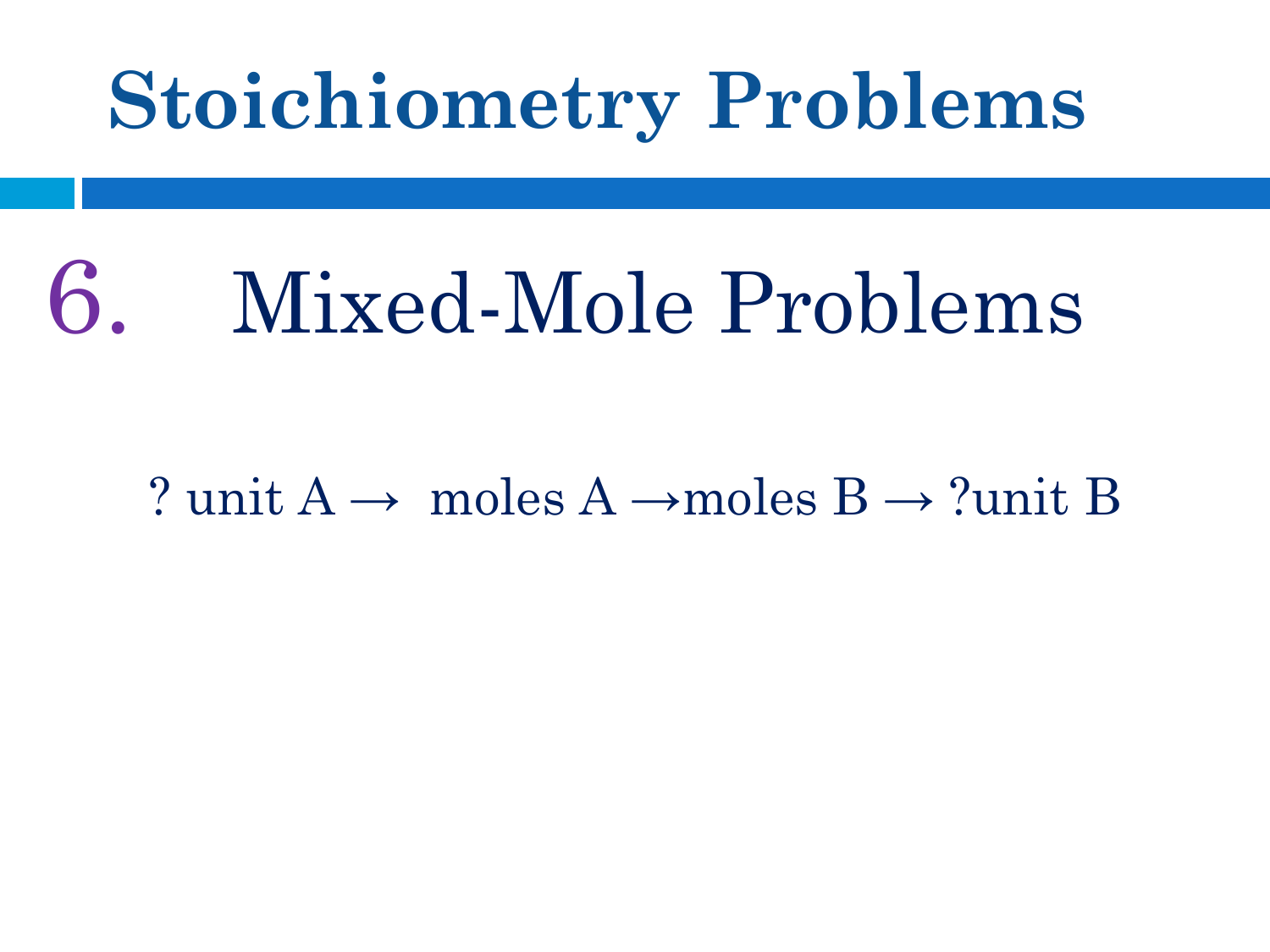#### **Mixed Problems**

| ? unit<br>of A | of A | moles   MOLE   moles   ? unit<br>RATIO | of B | $\bf{of }$ $\bf{B}$ |
|----------------|------|----------------------------------------|------|---------------------|
|                |      |                                        |      |                     |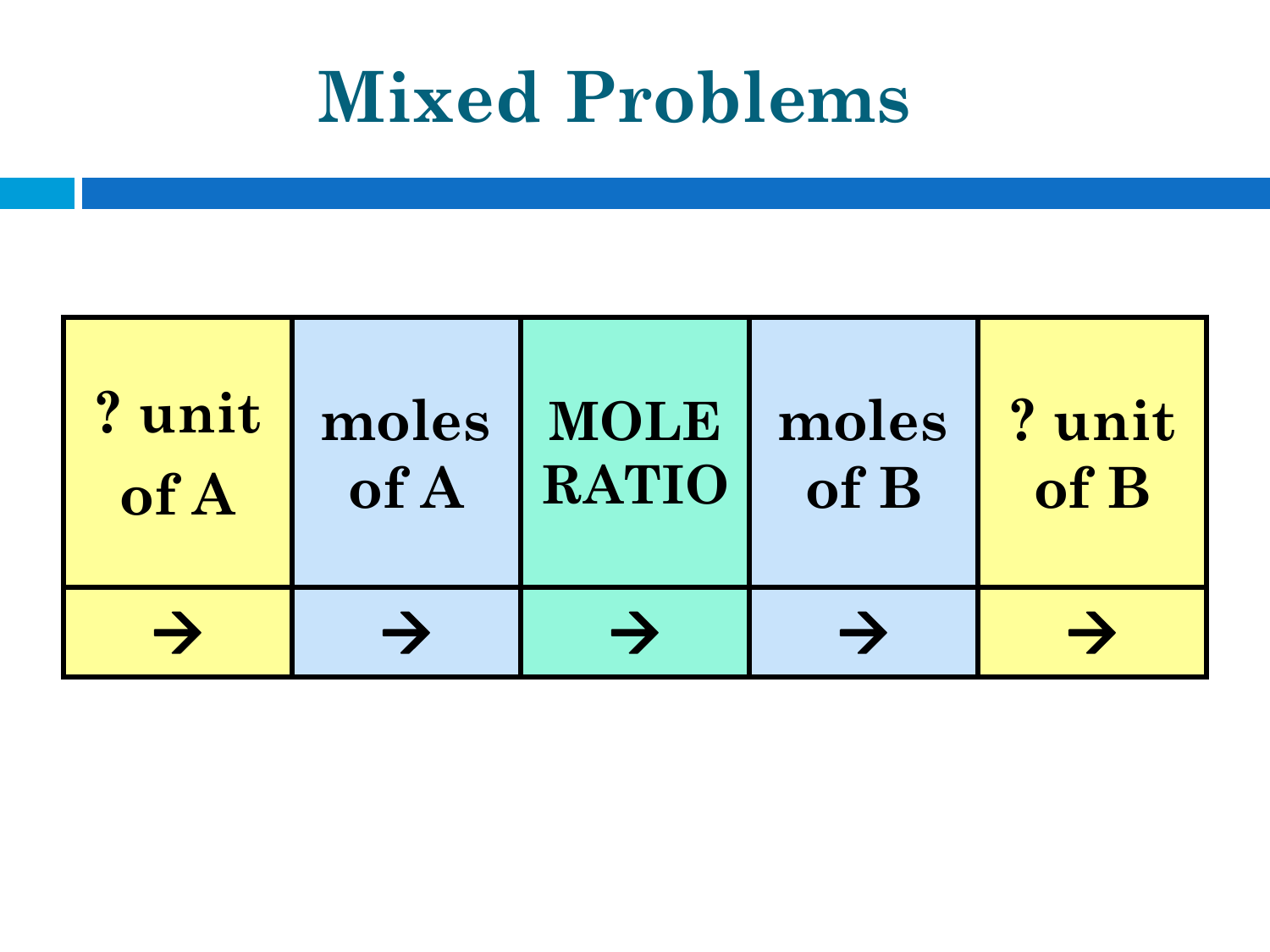## Grilled cheese sandwich

3 slices cheese 2 slices bread Excess butter

Assemble sandwich. Grill in lots of melted butter.

How many grilled cheese sandwiches can you make if you have a package of 24 slices of cheese and a loaf of bread with 30 slices? Is anything left over?

How much?